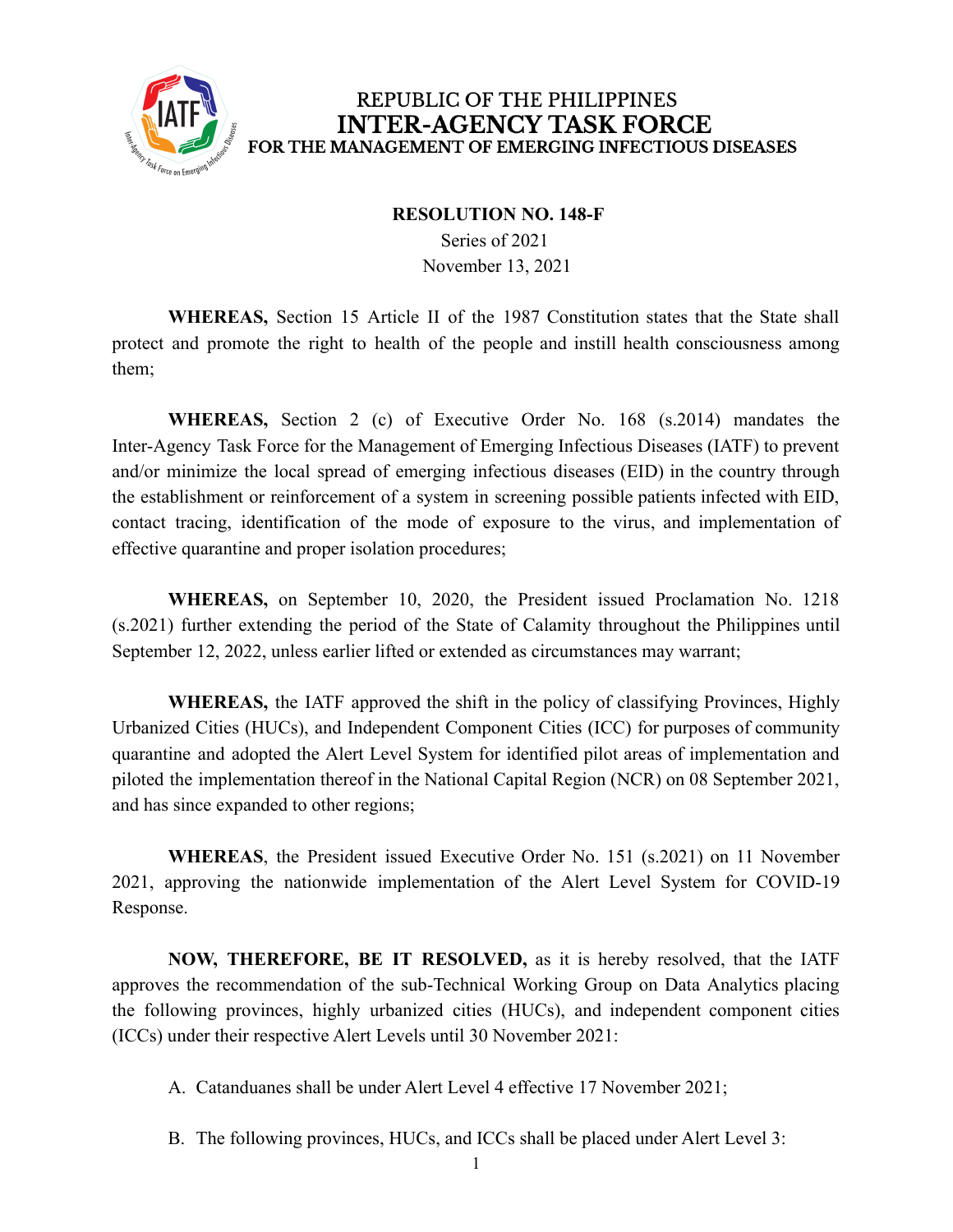

# REPUBLIC OF THE PHILIPPINES **INTER-AGENCY TASK FORCE** FOR THE MANAGEMENT OF EMERGING INFECTIOUS DISEASES

- 1. Effective 15 November 2021:
	- a. Cordillera Administrative Region: Baguio City; and
	- b. Region VII: Siquijor.
- 2. Effective 17 November 2021:
	- a. Region II: Batanes, Quirino, and Nueva Vizcaya; and
	- b. Region IX: City of Isabela and Zamboanga City.
- C. The following provinces, HUCs, and ICCs shall be placed under Alert Level 2:
	- 1. Effective immediately:
		- a. Region I: Ilocos Sur, La Union, Pangasinan, Dagupan, and Ilocos Norte:
		- b. Region VIII: Tacloban, Southern Leyte, Samar (Western Samar), Ormoc City, Eastern Samar, Northern Samar, Leyte, and Biliran; and
		- c. Region XII: South Cotabato, Sarangani, General Santos City, Sultan Kudarat, and Cotabato (North Cotabato).
	- 2. Effective 15 November 2021:
		- a. National Capital Region;
		- b. Region III: Nueva Ecija, Bataan, Aurora, Pampanga, Bulacan, Tarlac, Zambales, Olongapo, and Angeles City;
		- c. Region IV-A: Rizal, Cavite, Laguna, Batangas, Quezon, and Lucena City;
		- d. Region VI Bacolod City, Iloilo City, Negros Occidental, Capiz, Antique, Aklan, Iloilo Province, and Guimaras;
		- e. Region VII: Negros Oriental, Lapu-lapu City, Cebu City, Mandaue City, Cebu Province, and Bohol;
		- f. Region X: Cagayan de Oro City, Misamis Occidental, Lanao del Norte, Bukidnon, Camiguin, Misamis Oriental, and Iligan City; and
		- g. Region XI: Davao del Norte, Davao de Oro, Davao Occidental, Davao City, Davao del Sur, and Davao Oriental.
	- 2. Effective 17 November 2021: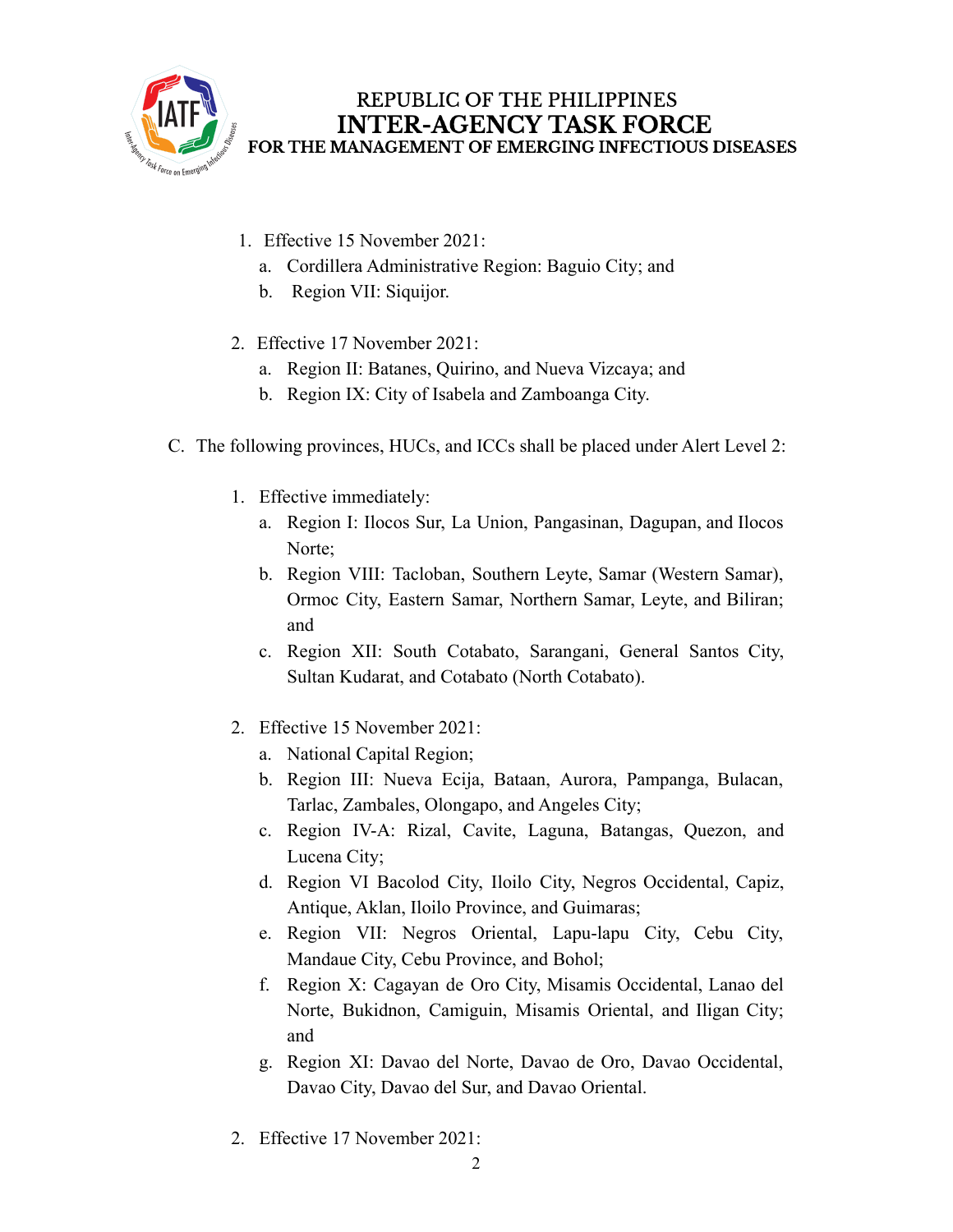

## REPUBLIC OF THE PHILIPPINES **INTER-AGENCY TASK FORCE** FOR THE MANAGEMENT OF EMERGING INFECTIOUS DISEASES

- a. Region II: City of Santiago, Cagayan, and Isabela;
- b. Region V: Albay, Sorsogon, Naga City, Camarines Sur, Camarines Norte, and Masbate; and
- c. Region IX: Zamboanga del Norte, Zamboanga Sibugay, and Zamboanga del Sur.

**RESOLVED FURTHER,** that the Chairperson and the Co-Chairperson shall be duly authorized to sign this Resolution for and on behalf of the Inter-Agency Task Force.

**APPROVED** this November 13, 2021, via *ad referendum***.**

**ANCISCO T. DUQUE III** Secretary, Department of Health IATF Chairperson

**KARLO ALEXEI B. NOGRALES** Secretary, Office of the Cabinet Secretariat IATF Co-Chairperson